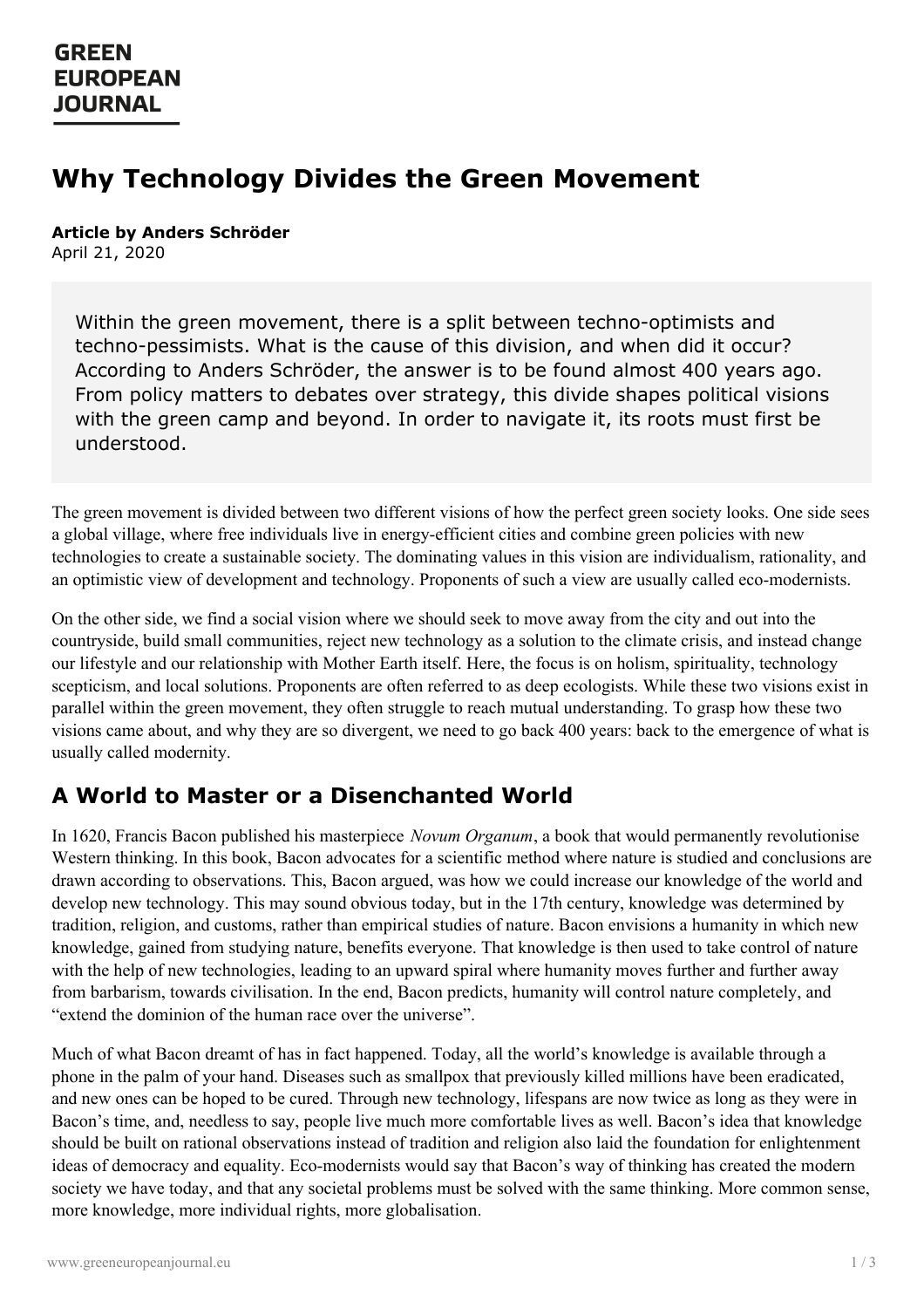# **EUROPEAN JOURNAL**

*Bacon's dream of a civilisation moving upwards is a dream of eternal economic growth, and the exhaustive exploitation of nature is a goal in of itself.*

However, not everyone agreed with Bacon's ideas. In Bacon's world, nature has no rights. On the contrary, God has given nature to man for exploitation. Max Weber, the father of sociology, noted in the early 20th century that the new rational social order that arose because of Bacon (commonly called modernity) had led to a disenchantment of the world, not least of nature. In the past, nature was something magical to which everybody felt connected, and considered themselves part of. When everything is studied scientifically, the perceived magic of life disappears. Instead of walking through a forest and seeing its enchanting beauty, we go through the same forest and see a number of biological processes, or even a set of natural resources to extract. Philosophers such as Martin Heidegger and Theodor Adorno feared that the process of modernity was making us more distanced from nature, and unable to see its real value.

In this way, the thinking of modernity lays the foundation for the consumer society. Bacon's dream of a civilisation moving upwards is a dream of eternal economic growth, and the exhaustive exploitation of nature is a goal in of itself. Greater control of nature equates to greater civilisation. Combine this with increased individualism, also a consequence of modernity, and the result is an egocentric society where the only purpose of nature is to fulfill the desires of consumers.

# **Modernity in Green Thinking**

Many other critiques of modernity could be mentioned. For the purposes of this article, the important point is that deep ecologists agree that modernity has separated us from nature. They believe that a socially and ecologically sustainable society cannot be created in a context where the ideals of modernity so clearly dominate. Perspectives on modernity have far-reaching consequences on which green policies are preferred.

For example, an eco-modernist might see genetically modified organisms as a positive development. Creating crops that require less water and less pesticides can be good for the environment, they say. When nature is tamed, both nature and humanity are winners. A deep ecologist, on the other hand, is concerned about the effects of GMOs on biodiversity, and is also fundamentally sceptical about whether it is ethical for humanity to create unnatural plants. Nature should not just exist for the sake of the human race.

Another example is how animals are valued. Eco-modernists often discourage meat-eating for animal rights reasons. Eco-modernists attribute a value to each individual animal, a sort of individual right. A deep ecologist is less likely to oppose all meat-eating, since eating animals may form part of a natural cycle. However, the deep ecologist is much more concerned about biodiversity. The value of the animal does not come from its individuality, but from its place in a larger ecosystem.

Finally, the divide between city and country should be mentioned. The eco-modernist tends to prefer the city. The city has the potential to be resource efficient, with public transport and energy efficient houses. The anonymity of the city [allows](https://www.greeneuropeanjournal.eu) for individual freedom and diversity. Deep ecologists tend to prefer the countryside for being closer to nature, but also closer to their neighbours, replacing the anonymity of the city with community and local democracy.

We in the green movement need to find a balance between these divergent streams of thought. In order to do that, however, we first need to understand each other. And to understand each other, we need to understand our views of nature and modernity.